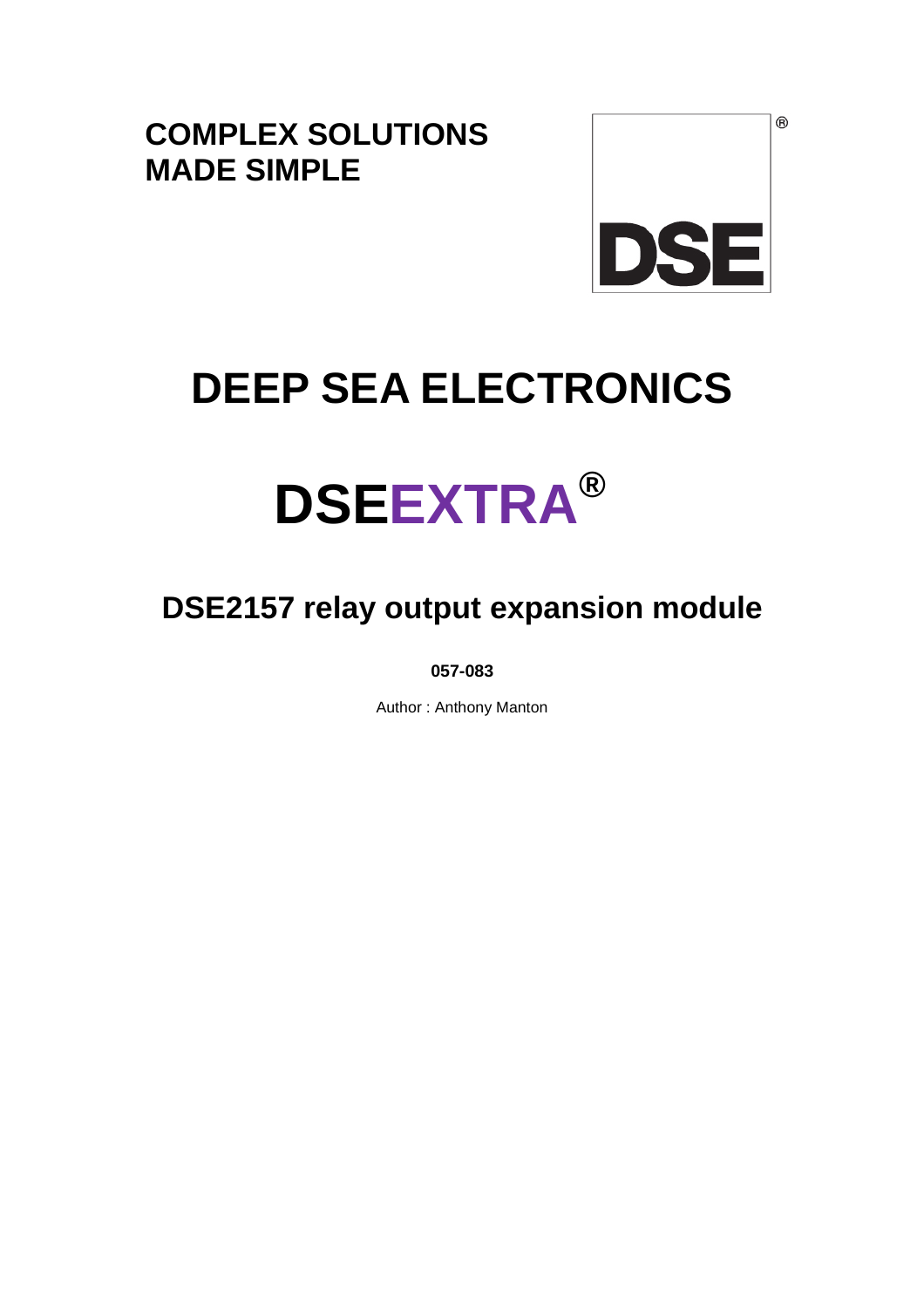

Deep Sea Electronics Plc Highfield House **Hunmanby** North Yorkshire YO14 0PH ENGLAND

Sales Tel: +44 (0) 1723 890099 Sales Fax: +44 (0) 1723 893303

E-mail : sales@Deepseaplc.com Website : www.deepseaplc.com

DSE2157 relay output expansion module

#### © Deep Sea Electronics Plc

All rights reserved. No part of this publication may be reproduced in any material form (including photocopying or storing in any medium by electronic means or other) without the written permission of the copyright holder except in accordance with the provisions of the Copyright, Designs and Patents Act 1988.

Applications for the copyright holder's written permission to reproduce any part of this publication should be addressed to Deep Sea Electronics Plc at the address above.

Any reference to trademarked product names used within this publication is owned by their respective companies.

Deep Sea Electronics Plc reserves the right to change the contents of this document without prior notice.

#### **Amendments since last publication**

| Amd. No. | Comments |
|----------|----------|
|          |          |
|          |          |
|          |          |

Typeface : The typeface used in this document is Arial. Care should be taken not to mistake the upper case letter I with the numeral 1. The numeral 1 has a top serif to avoid this confusion.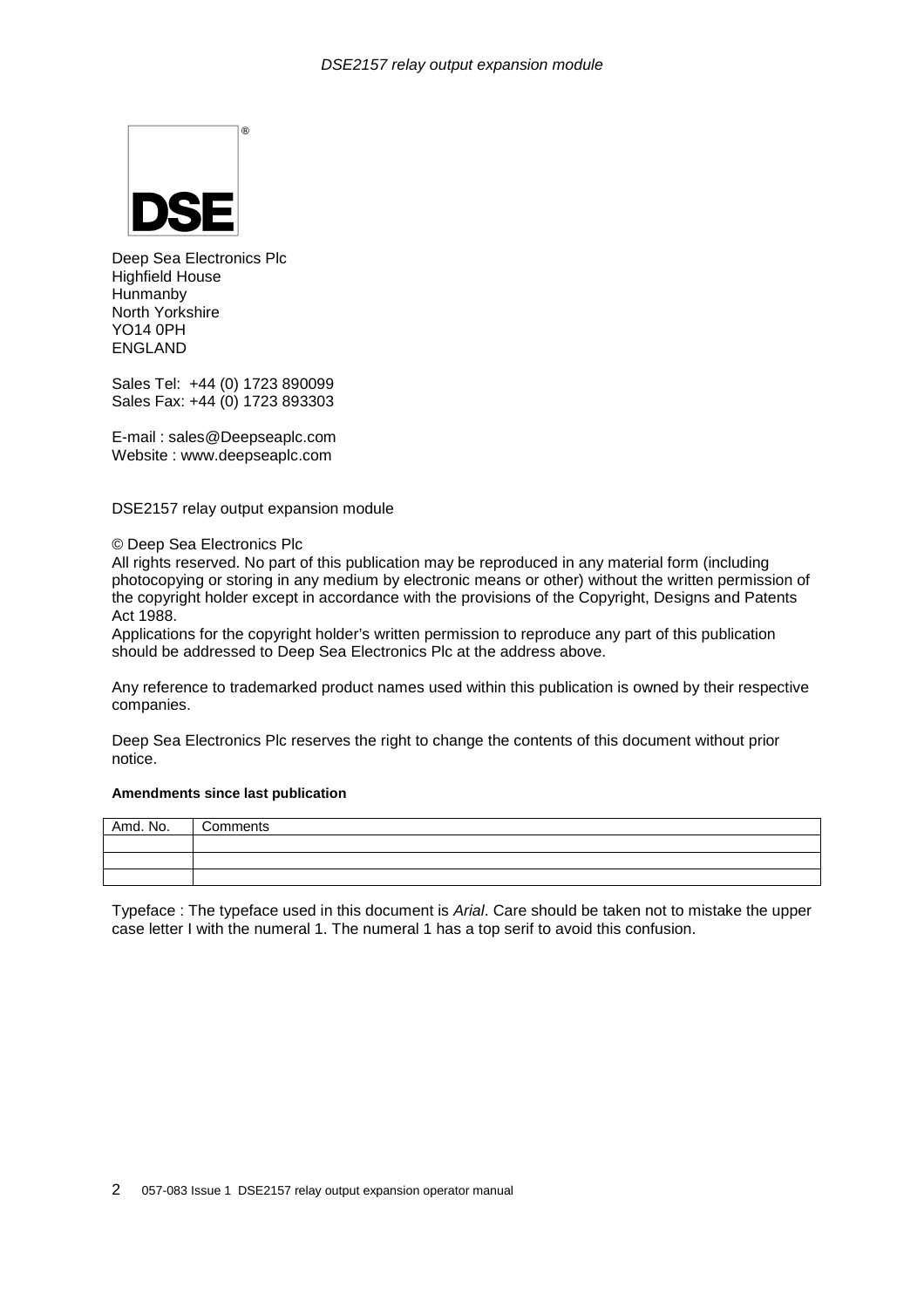| $\mathbf 1$                                                                |  |
|----------------------------------------------------------------------------|--|
| $\mathbf{2}$                                                               |  |
| 3 <sup>1</sup><br>3.1<br>3.1<br>3.2<br>3.3                                 |  |
| 3.4<br>3.5                                                                 |  |
| $\overline{\mathbf{4}}$                                                    |  |
| 5<br>5.1<br>511<br>5.1.2                                                   |  |
| 6.                                                                         |  |
| $\overline{7}$<br>7.1<br>7.2                                               |  |
| 8                                                                          |  |
| 9                                                                          |  |
| 10                                                                         |  |
| 11<br>WEEE (WASTE ELECTRICAL AND ELECTRONIC EQUIPMENT)  10<br>11.1<br>11.2 |  |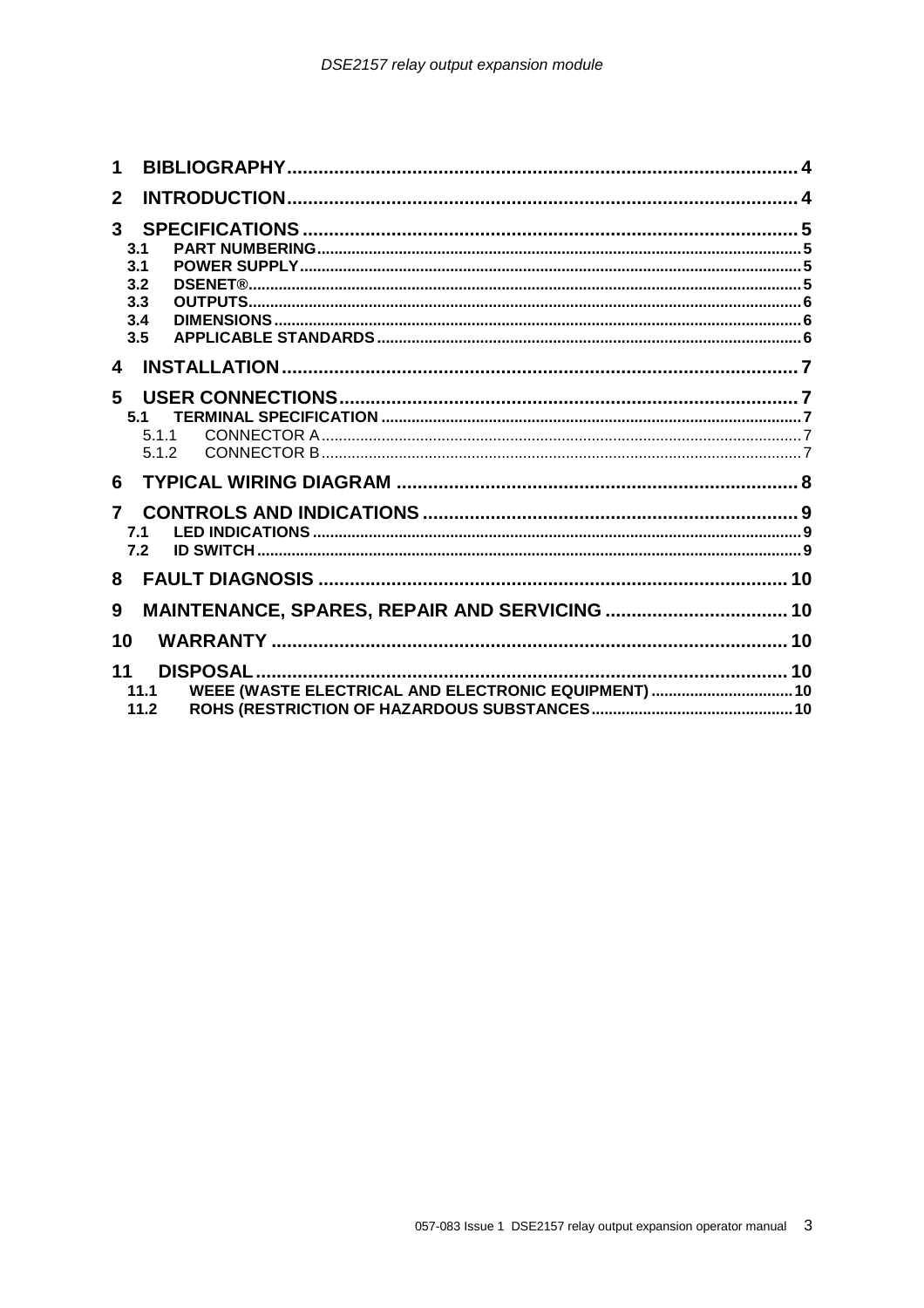# **1 BIBLIOGRAPHY**

This document refers to and is reffered to by the following DSE publications which can be obtained from the DSE website www.deepseaplc.com

|         | <b>DSE PART DESCRIPTION</b>               |
|---------|-------------------------------------------|
| 057-074 | 7000 series operators manual              |
| 057-077 | 7000 series configuration software manual |

# **2 INTRODUCTION**

This document details the installation requirements of the DSE2157 relay expansion module part of the DSEExtra® range of ancilliary modules.

The manual forms part of the product and should be kept for the entire life of the product. If the product is passed or supplied to another party, ensure that this document is passed to them for reference purposes.

This is not a controlled document. You will not be automatically informed of updates. Any future updates of this document will be included to the DSE website at www.deepseaplc.com

DSE2157 relay expansion module is used in conjunction with the DSE7000 series controllers to provide additional relay output functionality. The relay outputs are configured in the 'host controller', the DSE2157 module is not itself configured aside from the 'ID switch' detailed below.

For further details on configuring the 'host controller' you are referred to the relevant configuration software manual (refer to the section entitled *Bibliography* elsewhere in this document).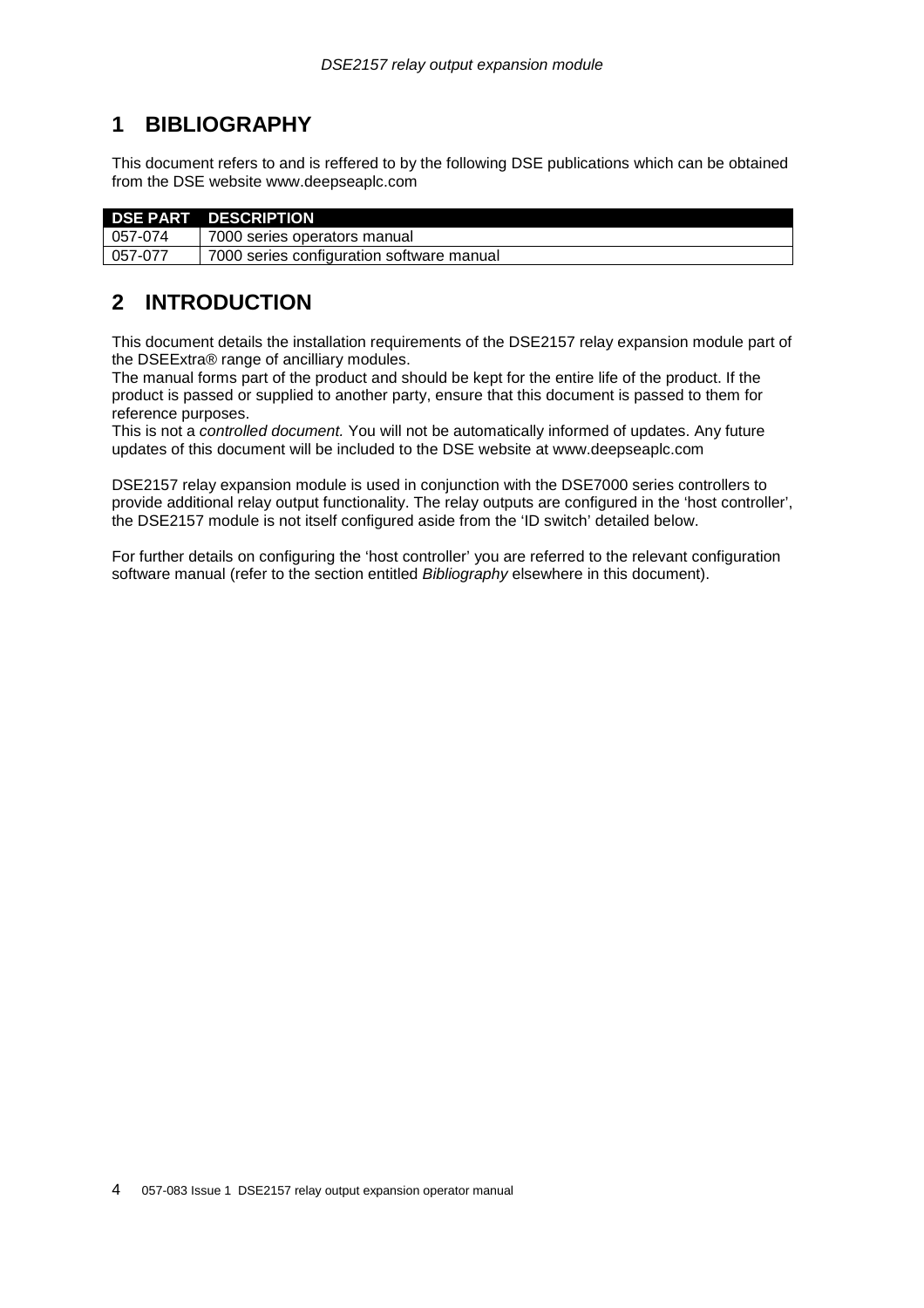# **3 SPECIFICATIONS**

#### **3.1 PART NUMBERING**



At the time of this document production, there are no variants of this product and there have been no revisions of the module hardware.

#### **3.1 POWER SUPPLY**

| Minimum supply voltage  | 8V continuous, 4V for up to 5 minutes.                                   |  |
|-------------------------|--------------------------------------------------------------------------|--|
| Cranking dropouts       | Able to survive 0V for 50mS providing the supply was at least 10V before |  |
|                         | the dropout and recovers to 5 volts afterwards.                          |  |
| Maximum supply voltage  | 35V continuous (protection to 60V)                                       |  |
| Maximum operating       | 325mA at 12V, 152mA at 24V                                               |  |
| current                 | Conditions: All relays energised.                                        |  |
| Maximum standby current | 70mA at 12V, 32mA at 24V                                                 |  |
|                         | Conditions: All relays de-energised.                                     |  |

#### **3.2 DSENET®**

DSEnet is the interconnection cable between the host controller and the expansion module(s) and must not be connect to any device other than DSE equipment designed for connection to the DSEnet.

| Cable type                     | Two core screened twisted pair                                                 |
|--------------------------------|--------------------------------------------------------------------------------|
| Cable characteristic impedance | $120\Omega$                                                                    |
| Recommended cable              | Belden 9841                                                                    |
|                                | Belden 9271                                                                    |
| Maximum cable length           | 1000m (1km) when using Belden 9841 or direct equivalent.                       |
|                                | 500m (0.5km) when using Belden 9271 or direct equivalent.                      |
| <b>DSEnet topology</b>         | Bus with no stubs (spurs)                                                      |
| <b>DSEnet termination</b>      | 120 $\Omega$ . Fitted internally to host controller. Must be fitted externally |
|                                | to the 'last' expansion module by the customer.                                |
| Maximum expansion modules      | Refer to host controller documentation                                         |

**NOTE : As a termination resistor is internally fitted to the host controller, the host controller must be the 'first' unit on the DSEnet. A termination resistor MUST be fitted to the 'last' unit on the DSEnet. For further details, please see the section entitled 'typical wiring diagram' elsewhere in this document.**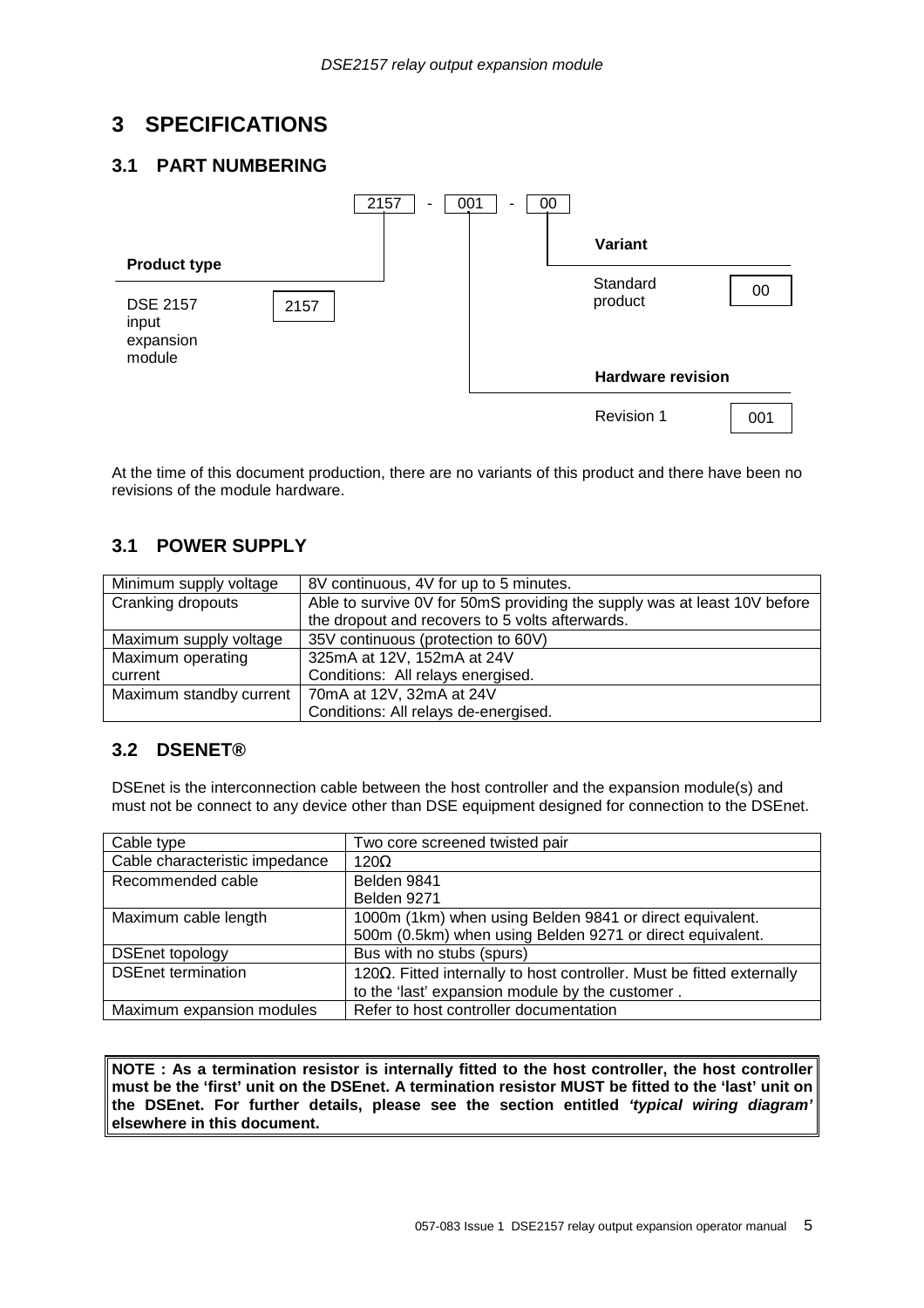### **3.3 OUTPUTS**

Relay rating 2A DC rated (Max 30V)

#### **3.4 DIMENSIONS**

| Overall size          | 164.6mm x 76.4mm x 48.9mm           |
|-----------------------|-------------------------------------|
|                       | $(6.48" \times 3.01" \times 1.93")$ |
| Mounting type         | DIN rail or chassis mounting        |
| Din rail type         | EN 50022 35mm type only             |
| Mounting holes        | M4 clearance                        |
| Mounting hole centres | 152.37mm x 64.50mm                  |
|                       | $(6.00" \times 2.54")$              |





Dimensions in mm

## **3.5 APPLICABLE STANDARDS**

| BS 4884-1:1992          | This document conforms to BS4884-1 1992 Specification for        |
|-------------------------|------------------------------------------------------------------|
|                         | presentation of essential information.                           |
| BS 4884-2:1993          | This document conforms to BS4884-2 1993 Guide to content         |
| BS 4884-3:1993          | This document conforms to BS4884-3 1993 Guide to presentation    |
| <b>BS EN 60068-2-1</b>  |                                                                  |
| (Minimum temperature)   | -30 $\mathrm{^{\circ}C}$ (-22 $\mathrm{^{\circ}F}$ )             |
| <b>BS EN 60068-2-2</b>  |                                                                  |
| (Maximum temperature)   | +70 $\degree$ C (158 $\degree$ F)                                |
| <b>BS EN 60950</b>      | Safety of information technology equipment, including electrical |
|                         | business equipment                                               |
| <b>BS EN 61000-6-2</b>  | <b>EMC Generic Immunity Standard (Industrial)</b>                |
| <b>BS EN 61000-6-4</b>  | <b>EMC Generic Emission Standard (Industrial)</b>                |
| <b>BS EN 60529</b>      |                                                                  |
| (Degrees of protection  | <b>IP21</b>                                                      |
| provided by enclosures) |                                                                  |
| <b>UL508</b>            | enclosure type 1 (indoor use only)                               |
| <b>NEMA</b> rating      |                                                                  |

In line with our policy of continual development, Deep Sea Electronics, reserve the right to change specification without notice.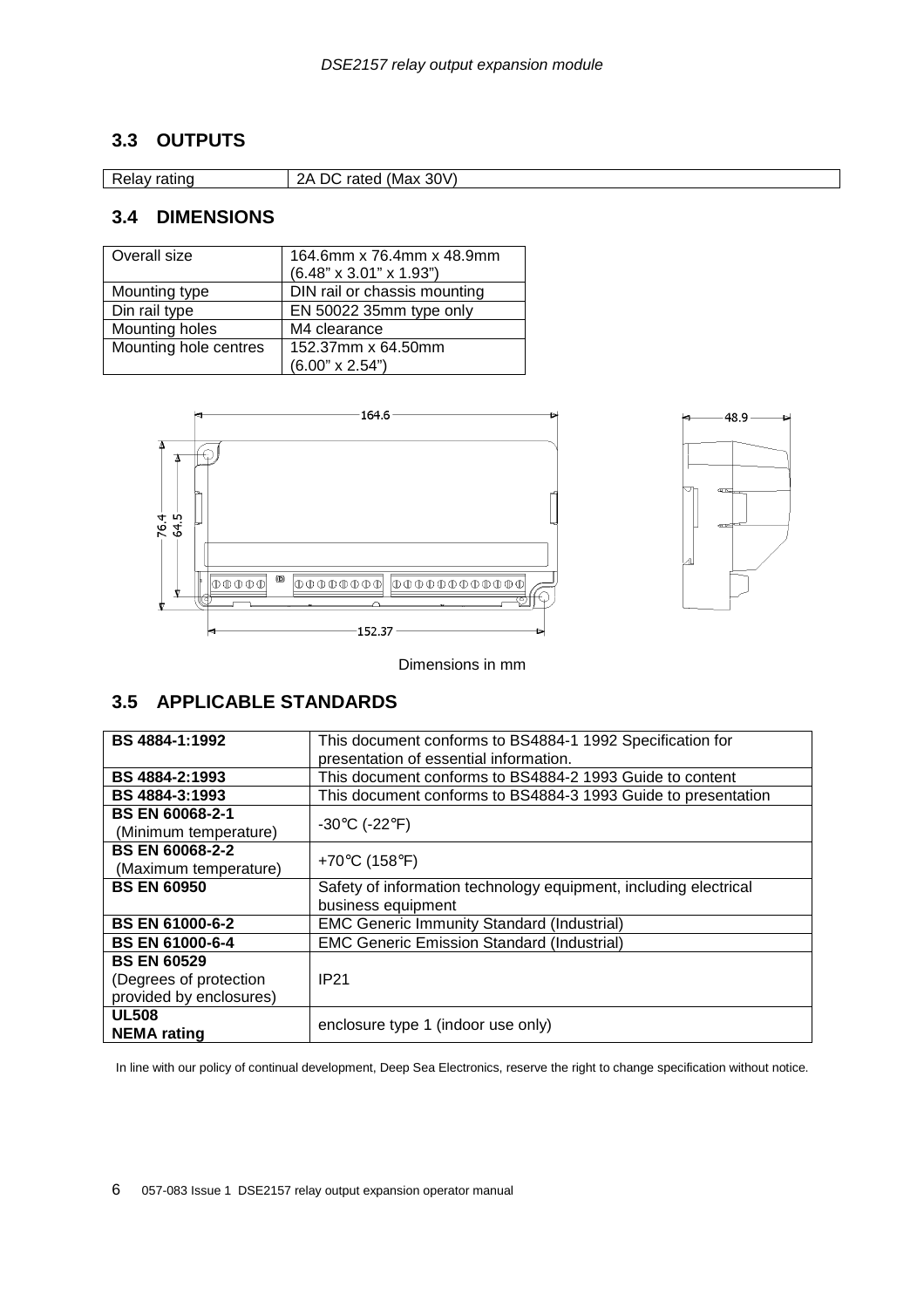# **4 INSTALLATION**

The DSE2130 is designed to mounted within a control panel, on the panel DIN rail utilising the integral mounts. For dimension and mounting details, see the section entitled Specification, Dimensions elsewhere in this document.

# **5 USER CONNECTIONS**

#### **5.1 TERMINAL SPECIFICATION**

| Connection type           | Screw terminal, rising clamp, no internal spring                                                                                          |
|---------------------------|-------------------------------------------------------------------------------------------------------------------------------------------|
| Min cable size            | 0.5mm <sup>2</sup> (AWG 20)                                                                                                               |
| Max cable size            | 2.5mm <sup>2</sup> (AWG 14)                                                                                                               |
| Recommended cable<br>size | Refer to tables below                                                                                                                     |
| Relay rating              | 2A DC rated (Max 30V)                                                                                                                     |
| Update rate               | The host controller updates the 2157 relay state every 100ms. It is not<br>recommended to use the 2157 relays for load switching control. |

#### **5.1.1 CONNECTOR A**

| Terminal | <b>Function</b>    | Recommended size            |                                     |
|----------|--------------------|-----------------------------|-------------------------------------|
|          | DC supply positive | 1.0mm <sup>2</sup> (AWG 18) |                                     |
|          | DC supply negative | 1.0mm <sup>2</sup> (AWG 18) |                                     |
|          | Screen             |                             | DSEnet only. Do not connect to earh |
|          |                    | 0.5mm <sup>2</sup> (AWG 20) | DSEnet only                         |
| 5        |                    | 0.5mm <sup>2</sup> (AWG 20) | DSEnet only                         |

#### **5.1.2 CONNECTOR B**

| Terminal       | Function | Recommended size            |                 |
|----------------|----------|-----------------------------|-----------------|
| 6              | Relay 1  | 1.0mm <sup>2</sup> (AWG 18) | Normally open   |
| $\overline{7}$ | Relay 1  | 1.0mm <sup>2</sup> (AWG 18) |                 |
| 8              | Relay 2  | 1.0mm <sup>2</sup> (AWG 18) | Normally open   |
| 9              | Relay 2  | 1.0mm <sup>2</sup> (AWG 18) |                 |
| 10             | Relay 3  | 1.0mm <sup>2</sup> (AWG 18) |                 |
| 11             | Relay 3  | 1.0mm <sup>2</sup> (AWG 18) | Normally open   |
| 12             | Relay 4  | 1.0mm <sup>2</sup> (AWG 18) |                 |
| 13             | Relay 4  | 1.0mm <sup>2</sup> (AWG 18) | Normally open   |
| 14             | Relay 5  | 1.0mm <sup>2</sup> (AWG 18) | Common          |
| 15             | Relay 5  | 1.0mm <sup>2</sup> (AWG 18) | Normally closed |
| 16             | Relay 5  | 1.0mm <sup>2</sup> (AWG 18) | Normally open   |
| 17             | Relay 6  | 1.0mm <sup>2</sup> (AWG 18) | Common          |
| 18             | Relay 6  | 1.0mm <sup>2</sup> (AWG 18) | Normally closed |
| 19             | Relay 6  | 1.0mm <sup>2</sup> (AWG 18) | Normally open   |
| 20             | Relay 7  | 1.0mm <sup>2</sup> (AWG 18) | Common          |
| 21             | Relay 7  | 1.0mm <sup>2</sup> (AWG 18) | Normally closed |
| 22             | Relay 7  | 1.0mm <sup>2</sup> (AWG 18) | Normally open   |
| 23             | Relay 8  | 1.0mm <sup>2</sup> (AWG 18) | Common          |
| 24             | Relay 8  | 1.0mm <sup>2</sup> (AWG 18) | Normally closed |
| 25             | Relay 8  | 1.0mm <sup>2</sup> (AWG 18) | Normally open   |

**NOTE : Normally open / normally closed refers to the contacts when the DC supply is removed from the module. The powered up state of the module depends upon configuration of the connected 'host module'.**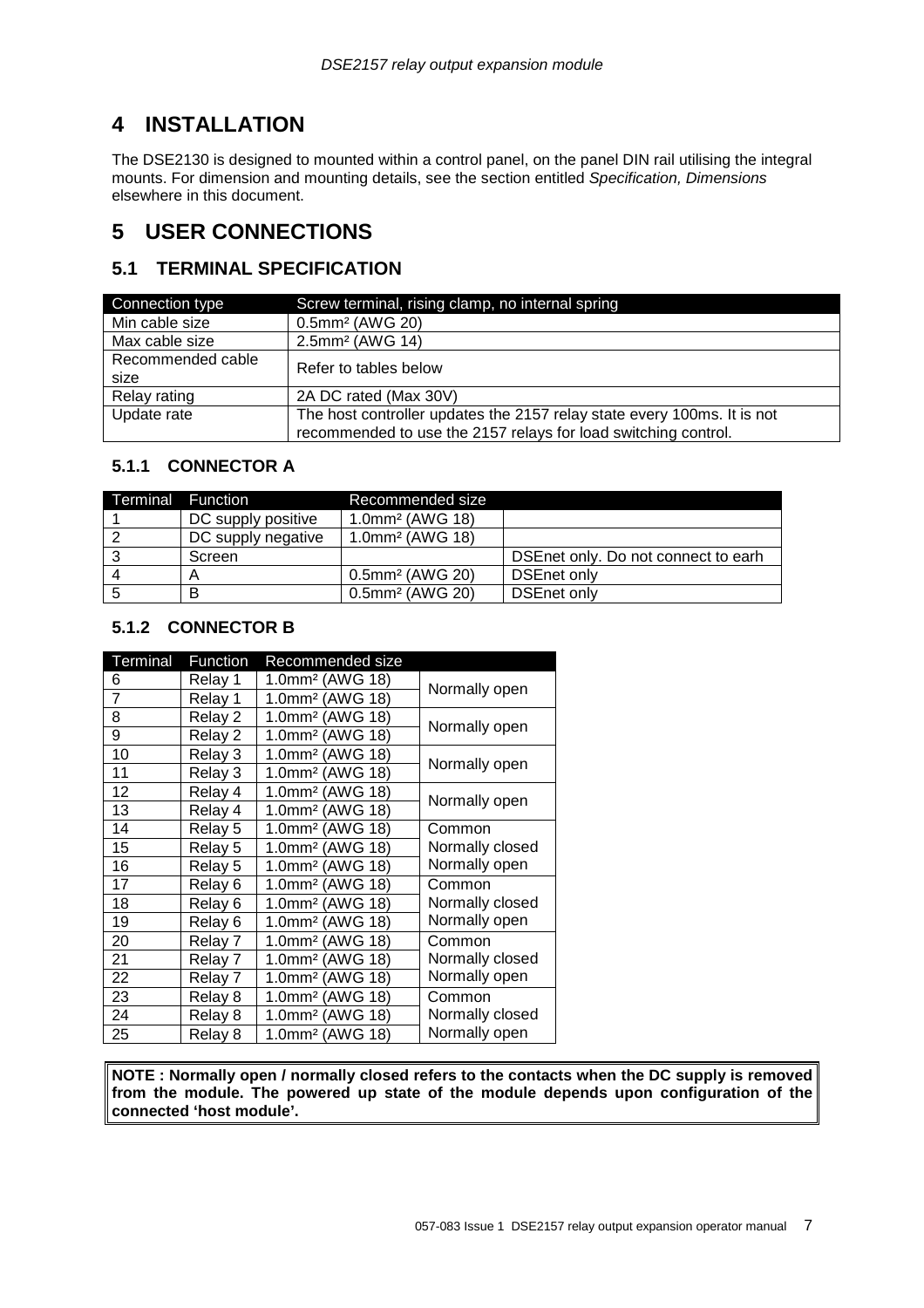# **6 TYPICAL WIRING DIAGRAM**



NOTE THE RESISTER IS<br>INTERNALLY FITTED TO THE<br>HOST CONTROLLER, THE HOST<br>CONTROLLER MUST BE THE<br>FIRST UNIT ON THE DSEnet

NOTE 1<br>A 120 DHM TERMINATION<br>RESISTOR MUST BE FITTED TO<br>THE LAST UNIT ON THE DSEnet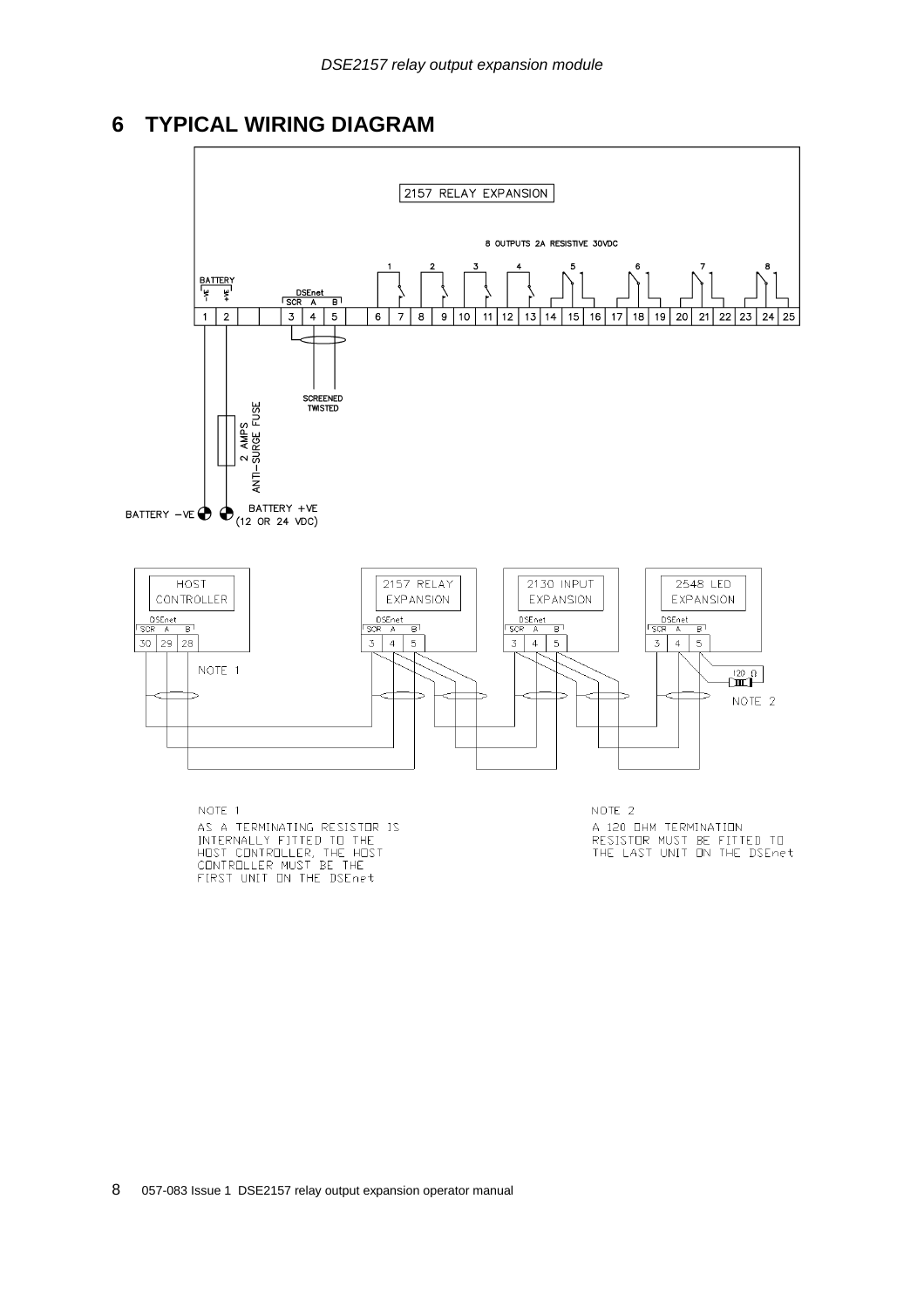# **7 CONTROLS AND INDICATIONS**



#### **7.1 LED INDICATIONS**

| Function             | Colour.    | Action                                                           |  |
|----------------------|------------|------------------------------------------------------------------|--|
| Power on / Link lost | <b>RED</b> | Steady when DC supply is connected and data is being received    |  |
|                      |            | from the host controller.                                        |  |
|                      |            | Flashing when the DC supply is connected and the data connection |  |
|                      |            | to the host controller is not operating.                         |  |
| Status 1-8           | <b>RED</b> | Lit when the corresponding relay is active                       |  |

## **7.2 ID SWITCH**

The rotary ID switch is used to select the 'ID' of the 2157 expansion module as the host controller is capable of giving instructions to a number of 2157 expansion modules at the same time (consult relevant modules instructions for further details on number of supported expansion units).

The enclosure cover must be unclipped and removed to gain access to the switch. The switch should be operated using a small screwdriver and set to match the required ID.

**NOTE : The ID must be a unique number, different from the ID of any other 2157 module connected to the host controller.** 

**If two or more 2157 controllers are required to 'mimic' each other then they should be configured with different IDs, and both configured the same in the host controller.**